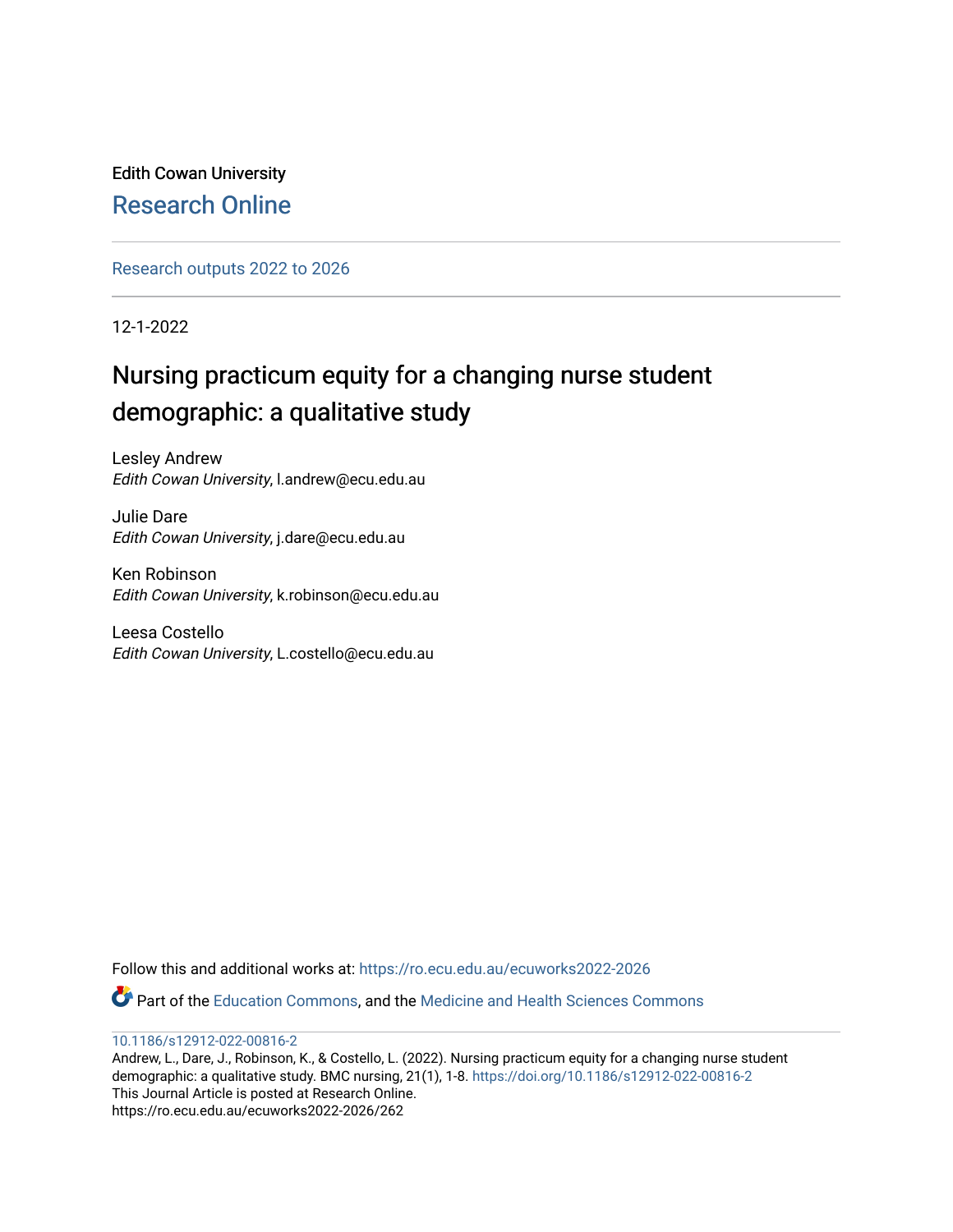## **RESEARCH**

## **BMC Nursing**

**Open Access**

# Nursing practicum equity for a changing nurse student demographic: a qualitative study

L. Andrew<sup>1\*</sup>, J. Dare<sup>1</sup>, K. Robinson<sup>2</sup> and L. Costello<sup>1</sup>

## **Abstract**

**Background:** The nursing practicum (clinical practice) is an essential but often highly stressful aspect of the nursing degree. A review of the published literature reveals a strong focus on the stressors that originate within the practicum environment, rather than the student's life outside the university and practice setting. This article reports on an Australian study, completed before the COVID-19 pandemic, of the university experiences of undergraduate women nurse students with family responsibilities. The fndings reveal the importance of factors outside the university on the women students' practicum experience and their ability to engage and achieve.

**Methods:** The study was qualitative, guided by Gadamer's hermeneutic philosophy. Twenty-nine women students with family responsibilities (partners and children) were interviewed at two stages of their degree journey. Over 50 h of data were thematically analysed.

**Findings:** The themes 'family pressure' and 'practicum poverty' describe the impact of domestic work, family fnances and practicum organisation on student stress, wellbeing, achievement, thoughts of attrition, and family tension. These fndings are particularly pertinent to Australia and other developed nations where the nurse student demographic continues to age. An interpretation of these fndings against the recent impact of COVID-19 on nurse education and women's life choices reveals the likelihood that these difficulties have intensified for women students with family responsibilities since the pandemic began.

**Conclusions and Recommendations:** Many developed nations, including Australia, are increasingly reliant on older women nurse students to maintain the future graduate nursing workforce. This change in nurse student demographic to the mature-age student requires a revision of the organisation of the nursing practicum. Recommendations to nurse education to improve practicum accessibility for women students who have family responsibilities include the application of a fexible and collaborative approach to practicum organisation and communication. Wider recommendations to Government include a revision of the way the nursing student is fnancially supported during the practicum. Further research that explores the practicum experience for women nurse students during and following the COVID-19 pandemic is also recommended.

**Keywords:** Nursing, Student, Practicum, Family, Finances, Stress, Women, Australia, Nursing workforce, COVID-19

### **Introduction**

This article presents the findings of an Australian study of undergraduate nurse students that reveal women with family responsibilities experience a range of stressful situations that impede their access to, and satisfaction with, the clinical practice component of their degree. The fnancial, family and university factors that infuence the women's capacity to engage in the practicum, and their

\*Correspondence: l.andrew@ecu.edu.au

<sup>1</sup> Edith Cowan University School of Medical and Health Sciences, 270 Joondalup Drive, Joondalup, WA 6027, Australia

Full list of author information is available at the end of the article



© The Author(s) 2022. **Open Access** This article is licensed under a Creative Commons Attribution 4.0 International License, which permits use, sharing, adaptation, distribution and reproduction in any medium or format, as long as you give appropriate credit to the original author(s) and the source, provide a link to the Creative Commons licence, and indicate if changes were made. The images or other third party material in this article are included in the article's Creative Commons licence, unless indicated otherwise in a credit line to the material. If material is not included in the article's Creative Commons licence and your intended use is not permitted by statutory regulation or exceeds the permitted use, you will need to obtain permission directly from the copyright holder. To view a copy of this licence, visit [http://creativecommons.org/licenses/by/4.0/.](http://creativecommons.org/licenses/by/4.0/) The Creative Commons Public Domain Dedication waiver ([http://creativeco](http://creativecommons.org/publicdomain/zero/1.0/) [mmons.org/publicdomain/zero/1.0/](http://creativecommons.org/publicdomain/zero/1.0/)) applies to the data made available in this article, unless otherwise stated in a credit line to the data.

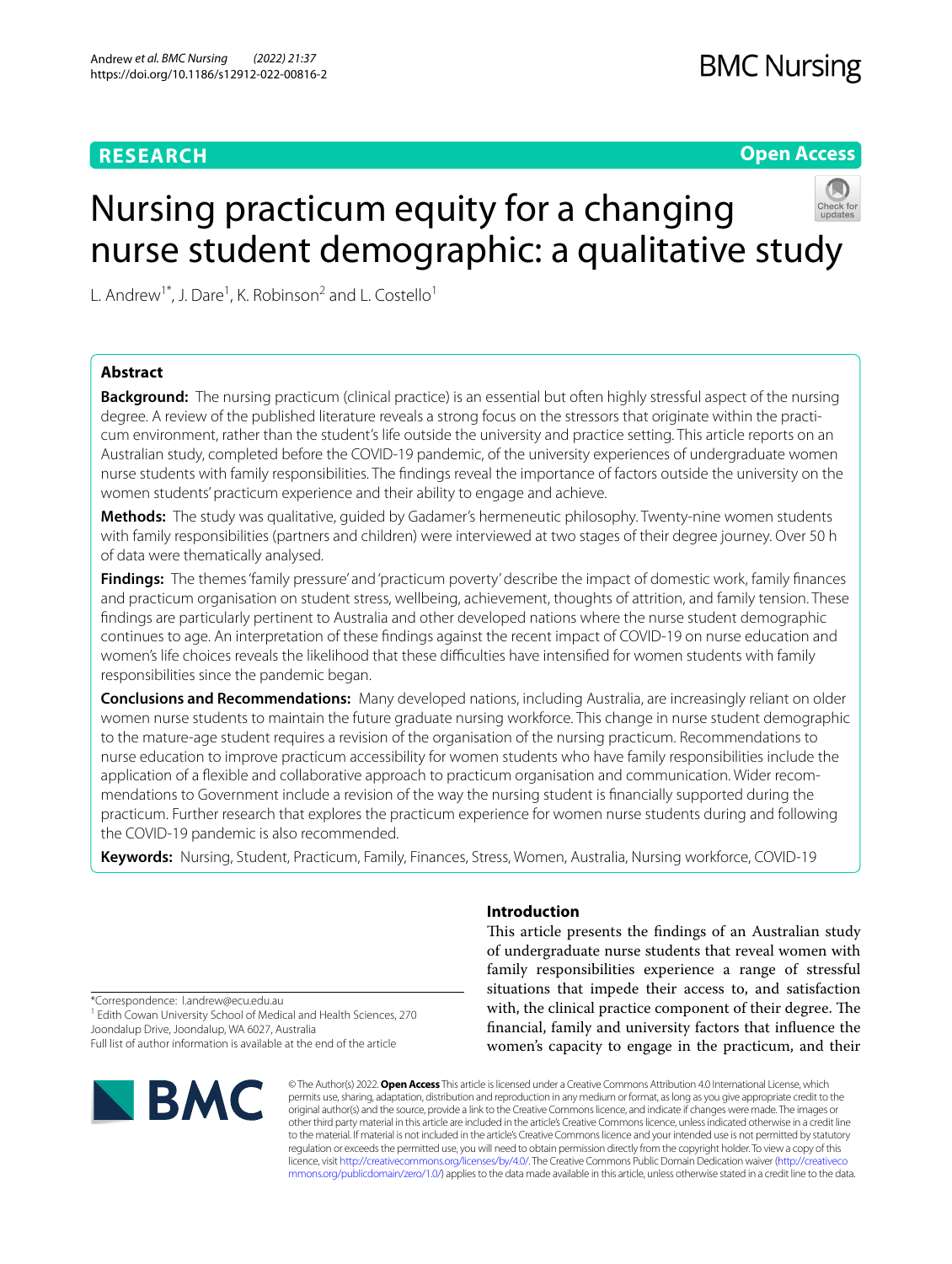experiences of stress are highlighted. These findings and their implications are considered against the backdrop of the recent impact of COVID-19 on the clinical practice placement (termed 'practicum'), the change in nurse student demographics, and the imminent nursing workforce shortage. Recommendations are made to promote future practicum equity and with it, the retention of the growing cohort of mature-age women nurse students who begin university with family responsibilities.

#### **Background**

The international shortage of nurses and other vital healthcare professionals is of profound concern and is projected to increase to an estimated global deficit of 12.9 million nurses, midwives and doctors by 2035 [\[1](#page-8-0)]. Countries such as Australia, which have an ageing nursing workforce, are expected to face particular nursing workforce shortages [\[2](#page-8-1)]. According to the Organisation for Economic Co-operation and Development, "increasing investment in nursing education is particularly important as the nursing workforce is ageing in many countries and the baby-boom generation of nurses approaches retirement" ([[3\]](#page-8-2), para. 1). In Australia, around 40% of nurses and midwives are aged 50 years or over  $[2, 3]$  $[2, 3]$  $[2, 3]$  $[2, 3]$ . The associated surge in retirement of practicing nurses in recent years means the continuation of the graduate pipeline is crucial to maintain this workforce [\[2](#page-8-1), [3,](#page-8-2) [4](#page-8-3)].

The nurse student demographic has also continued to age as school leavers have turned away from nursing as a potential future career [[5\]](#page-8-4). A review of the international nursing literature has revealed young adults aged 15 to 24 years old across developed nations tend to hold a dated and incorrect perception of nurses as low status and less intellectually able that other health professions [[6\]](#page-8-5). Although the age of nurse students is not centrally or routinely recorded in Australia, a report of 2014 university data demonstrated three times more non-school leavers than school-leavers had applied for an under-graduate nursing degree [\[7](#page-8-6)]. This demographic shift suggests an unprecedented number of students now begin a nursing degree while living with partners (and children), rather than with parents.

Studies from Hong Kong [[8\]](#page-8-7) and the USA [[9\]](#page-8-8) reveal that nursing students of all ages report higher levels of anxiety than students in any other discipline. The international nursing literature has identifed the practicum as the most stressful aspect of the degree [[10](#page-8-9)], with this stress detrimental to student health, wellbeing and performance, and a trigger for attrition  $[11, 12]$  $[11, 12]$  $[11, 12]$  $[11, 12]$ .

The international research on practicum stress tends to focus on the quality of the experience itself, such as the student-supervisor relationship, whether the environment was welcoming or not welcoming nature, and the assessment of practice [[13,](#page-8-12) [14](#page-8-13), [15](#page-8-14)]. However, research into the university experiences of mature-age women students suggests a more complex and interconnected range of factors that contribute to practicum stress for this student group. The practicum represents a period where the student is expected to commit to full-time engagement for weeks to months at a time and may be a particularly stressful period of the nursing degree for women with family responsibilities. A lack of male partner support with domestic responsibilities (housework and childcare) can restrict the woman's capacity to meet the time demands of their degree, especially during the practicum  $[16, 17, 18]$  $[16, 17, 18]$  $[16, 17, 18]$  $[16, 17, 18]$  $[16, 17, 18]$ . This lack of support can cause conflict within the intimate relationship, which can further heighten the woman's perceived stress.

A further issue that may disproportionately afect the practicum experience for women with family responsibilities is its financial implications. The practicum in Australia is unpaid and is organised as a full-time commitment, thereby restricting students' ability to undertake paid work. Australian data from 2005 to 2018 (inclusive) reveal over 70% of domestic undergraduate students were engaged in full time paid work [[19](#page-8-18)], with a study of undergraduate nurse students reporting the primary reason behind the decision to engage in paid work during the degree as fnancial, with students citing mortgage repayments and family support as major driving factors [[20\]](#page-8-19). A further study, this time with 160 nurse students at a single Australian university, reported "the majority of students struggle(d) fnancially during clinical placements" ( $[21]$  $[21]$  p.1). It is likely that students with family responsibilities will be more afected fnancially than single students, especially those single students who live in their parents' home.

This article reports on the practicum experience of women nurse students with family responsibility in an Australian School of Nursing and discusses their implications against the ageing nurse student demographic and the graduate nurse workforce shortage. Findings are also considered against the backdrop of the COVID-19 pandemic and its ongoing impact on nursing stress and practicum availability.

#### **Method**

The findings reported in this article come from a larger qualitative Australian study completed in 2016, that aimed to understand the university experiences of women nurse students who began university in a heterosexual intimate relationship  $[16, 18]$  $[16, 18]$  $[16, 18]$ . This larger study aimed to understand gender relationships between cis women and men and the infuence of these relationships on cis women student university experiences. The study methodology was guided by Gadamer's hermeneutic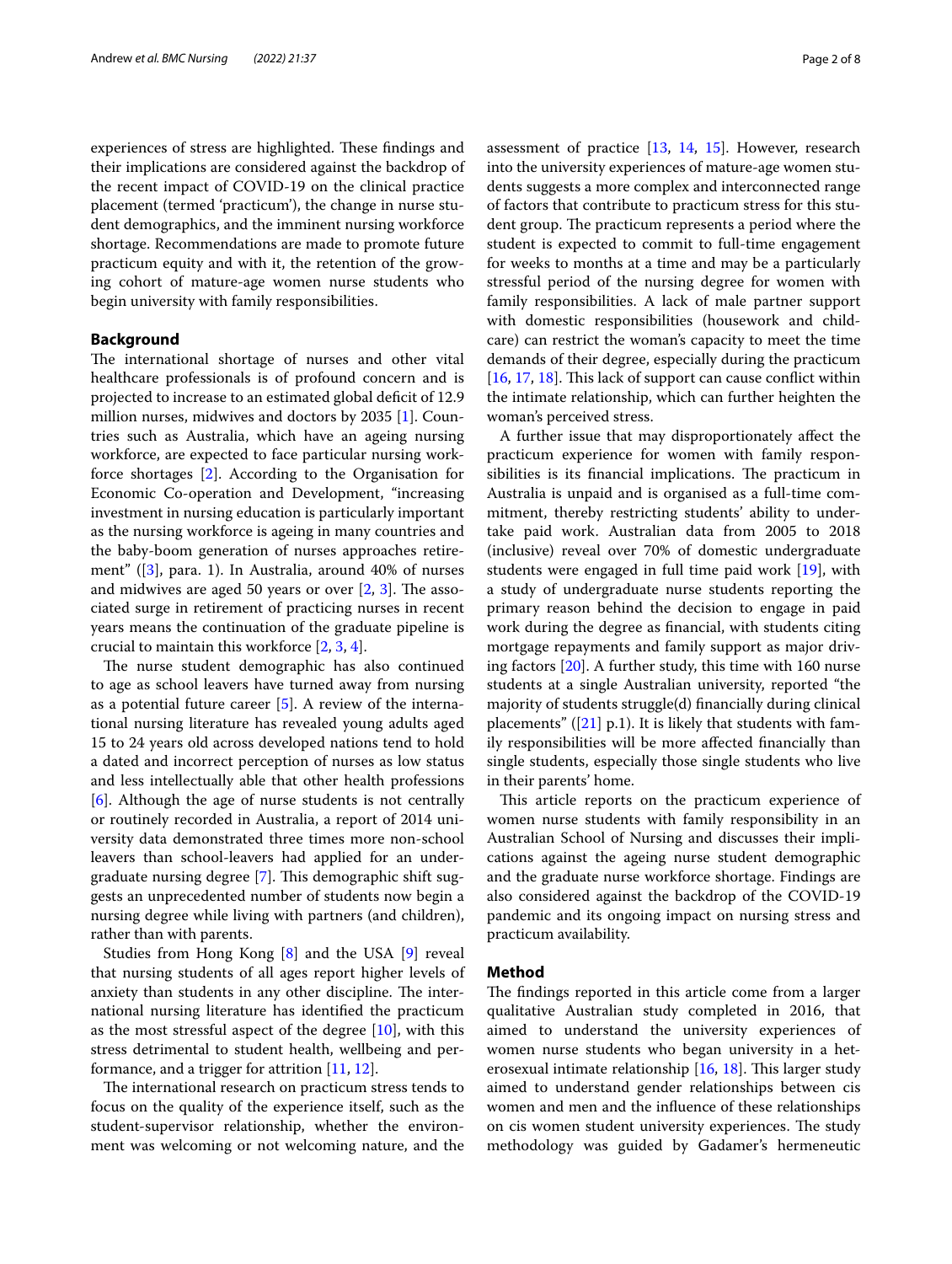philosophy, which supports the development of authentic and meaningful understanding of experiences from the participant's perspective [[22](#page-8-21)].

#### **Data collection and analysis**

Ethics approval was obtained from the University's Research Ethics Board. The lead author, who interviewed all participants, was not employed in the School of Nursing during the study and therefore there was no power relationship infuencing participants' decisions to take part.

Participants were women nurse students of a Bachelor of Science (Nursing) degree at a Western Australian university, who began their degree in a heterosexual relationship. A purposive sample of 29 women were interviewed in their second year of study, with 23 of these women completing a second interview in their fnal semester, the other six declining due to competing time commitments. All participants in this study completed their degree. Interviews involved in-depth, face to face conversations that explored the university experiences from commencement to the fnal semester of study. Interviews were audio-recorded and transcribed verbatim. Interviewing and data analysis occurred concurrently. Participant recruitment ceased once data saturation was achieved, This was decided as the point where no new themes or codes could be developed from the data of four consecutive interviews and interview summaries were shared with participants to ensure accuracy. In total, over 50 h of data were organised using the NVivo software. This data was coded and thematically analysed by the lead author.

#### **Findings**

#### **Participant demographics**

The average participant age was 34 years, with an age range of 19 to 48 years. All lived with a male partner at the start of the degree; the average length of their relationship at commencement was nine years. Twentytwo women had dependent children living in the family home. Ten were migrants and nine had partners in fyin-fy-out (FIFO) work. Eighteen participants studied full-time, 22 were in paid work. Participants worked on average 23 h per week. Four women worked over 38 h a week, and three of these four also studied full time.

## **Themes**

The two overarching themes, 'family pressures' and 'practicum poverty', explore the impact of the family responsibilities and family fnances on the accessibility of the practicum, student achievement, thoughts of attrition, stress and wellbeing and family tensions. The impact of the organisation of the practicum by the university and healthcare providers is also explored across these themes. Where direct quotes are used to illustrate themes, participants are described as follows: (pseudonym, age, work (full time FTW or part time PTW), dependent children at home (CH) and FIFO partner (work, CH and FIFO only included where applicable).

#### *Family pressures*

The first theme describes how the time demands associated with the women's family responsibilities compounded issues related to the organisation of the practicum, infuenced practicum accessibility, student stress and individual and family wellbeing, as well as leading some participants to contemplate withdrawing from the course.

The women in this study described how they continued to take responsibility for the domestic work and childcare once they began university [see 16, 18]. Participants reported that in their relationship, their male partner did not regard themselves as responsible for domestic duties, and instead viewed their role as largely restricted to the main income generator:

*My husband was very much the breadwinner, bringing in the money, and I was the housewife (Chantelle, 38, PTW, CH3, FIFO).*

Participants explained that they had to juggle family, university and work demands on their own, and their capacity to manage these competing demands was further exacerbated by the way practicums were organised and communicated to students. For example, the university did not provide students with the opportunity to request which rotation (part of the semester) they would undertake the practicum, and typically communicated this information at the start of each semester, immediately before the practicum commenced. This left participants with little time to make arrangements for managing paid work and childcare. Late communication of shift details from the hospital or other practicum provider was also commonplace, as indicated by this quotation:

*You don't get your roster [of shifts] until a week and a half before you go. I mean some hospitals; you get it on the day you turn up there (Candice, 40, PTW, CH3, FIFO).*

Participants explained how the timing of shifts was a particular issue for participants with young children. As early shifts began at 7.00am and childcare rarely opened before 6.30am, this left little time to travel to the practicum placement each morning. The university's allocation of practicum during school holidays also meant fnding a childcare provider with little notice.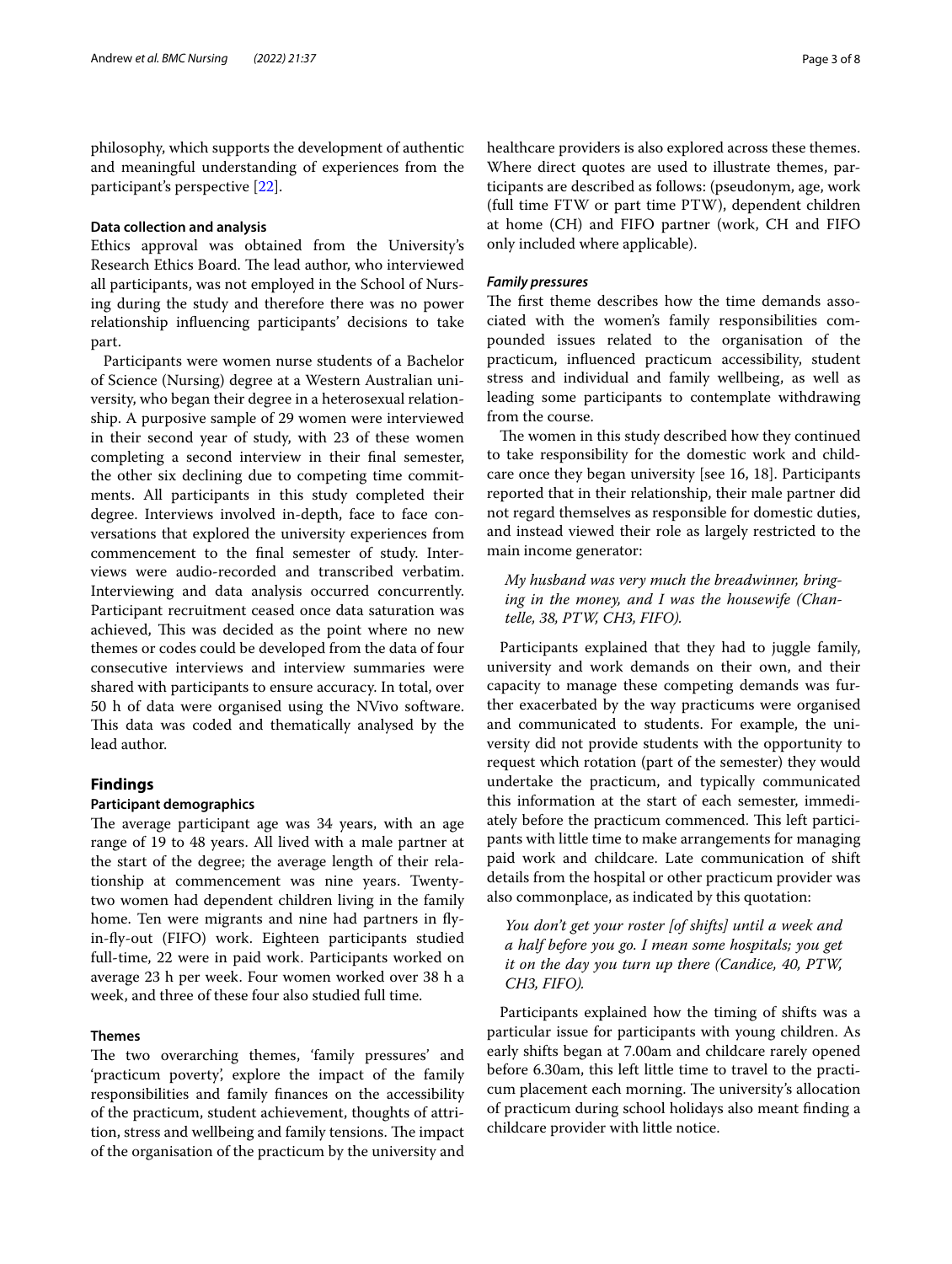Some participants experienced periods when they had no practical support from their partners during their practicum. This was particularly the case for nine participants whose partners worked in 'fy-in-fy-out (FIFO) positions. FIFO describes employment that, because of distance from home, requires the worker to remain at the work site for weeks or months at a time. Partners would often be absent from home at remote worksites, often for weeks at a time. In common with non-FIFO partners, these men also tended to offer little support when at home. A compounding issue for participants in these relationships was the tendency for FIFO partners to want to spend large amounts of time with them when they were home, which limited the time available for study. Kim (40, CH2, PTW, FIFO) for example, described how her partner was very demanding of her attention when at home and resented the time she devoted to her degree. The tension this created within the relationship left her "working like a madwoman" during the times he was away with work.

A similar situation was experienced by participants who had migrated to WA, and who had limited local extended family. These participants were accustomed to coping without extended family support. Rebecca, a migrant from the UK exclaimed:

## *We do tend to manage things on our own, 'cause we've nearly always done that (Rebecca, 43, PTW, CH3)*

Physical distances to practicum were a further source of stress. Participants reported that the university did not consider students' home addresses when allocating placements, with participants often having to travel long distances. Brenda (46, CH2, FIFO) recalled students' panicked reactions when practicum details were released:

*When the prac. placements go up you get a food of nurses saying 'Oh God, I got south of the river and I live north can anyone swap please? I can't get there'. How they expect loads of us to travel north who live south and then another load who live south to travel north it doesn't make sense. I mean I know they have lots to organise, lots of placements, but that doesn't make sense.*

The students described how the difficulties associated with their practicum location were further compounded as many of the major hospitals did not allow student parking, and participants were therefore restricted from using their own car. Participants explained that the additional time needed for using public transport further reduced the time available to study and to spend with family, leaving many feeling exhausted. Jilly (45, PTW, CH 2) for example, explained:

*So, I was down at [hospital] and you're not allowed to park, so that's a bit of a nightmare, because it's like up at 4.30 to drive to the train then a bus to start*  at 7am. Then home again, you're not getting home *till 5pm with the transport. So, it's a really long day. You just fnd when you're on those shifts, you're neither use nor ornament when you come home. By the time you come home, get yourself sorted for the next day, you're in your bed at 8pm, so it's 'hi, bye'*

Students completed theory units and assessments at the same time. This concurrent running of theory and practicum units further reduced participants' 'down time':

*You're out on prac doing early, late [shifts] then to come home and stay up all hours of the night and try to do uni stuf. (Jilly, 45, PTW, CH 2)*

Participants recounted how, as the length of the practicum increased throughout the degree, the stress associated with managing the combined expectations of university and home life took its toll on their health and wellbeing. Participants commonly talked about sacrifcing sleep and social time with family and friends and resorting to convenience foods. Complaints of subsequent weight gain, social isolation and exhaustion were common. These combined and cumulative stressors toll their toll on some participants' mental health. Paige (24, FTW, FIFO) for example described how she "ran into a bit of trouble" as her coping mechanisms were worn down in the later stages of the degree, forcing her to reduce her study load to part-time, while Candice (40, PTW, CH3, FIFO) recalled friends who found these competing demands impossible as the practicum lengthened:

## *Some really good people who pulled out of their degree in later semesters because they could not organise time with family commitments.*

These comments reveal how conflict with partners and children arose because of the time the women's study and practicum commitments took away from family, coupled with the lack of partner domestic support. Towards the end of their degree, eight of the participants' intimate relationships broke down [discussed in detail in 15] requests for assistance from university staf during the practicum resulted in mixed responses. On separating from her partner, Frankie requested more practicum late shifts, to fit in with childcare opening hours. The first staff member she approached refused to help, explaining that nursing was not a flexible degree. This rigid approach left Frankie in a situation where her only option was to leave university – eventually remedied when her mother ofered her a temporary home. Fortunately for Frankie,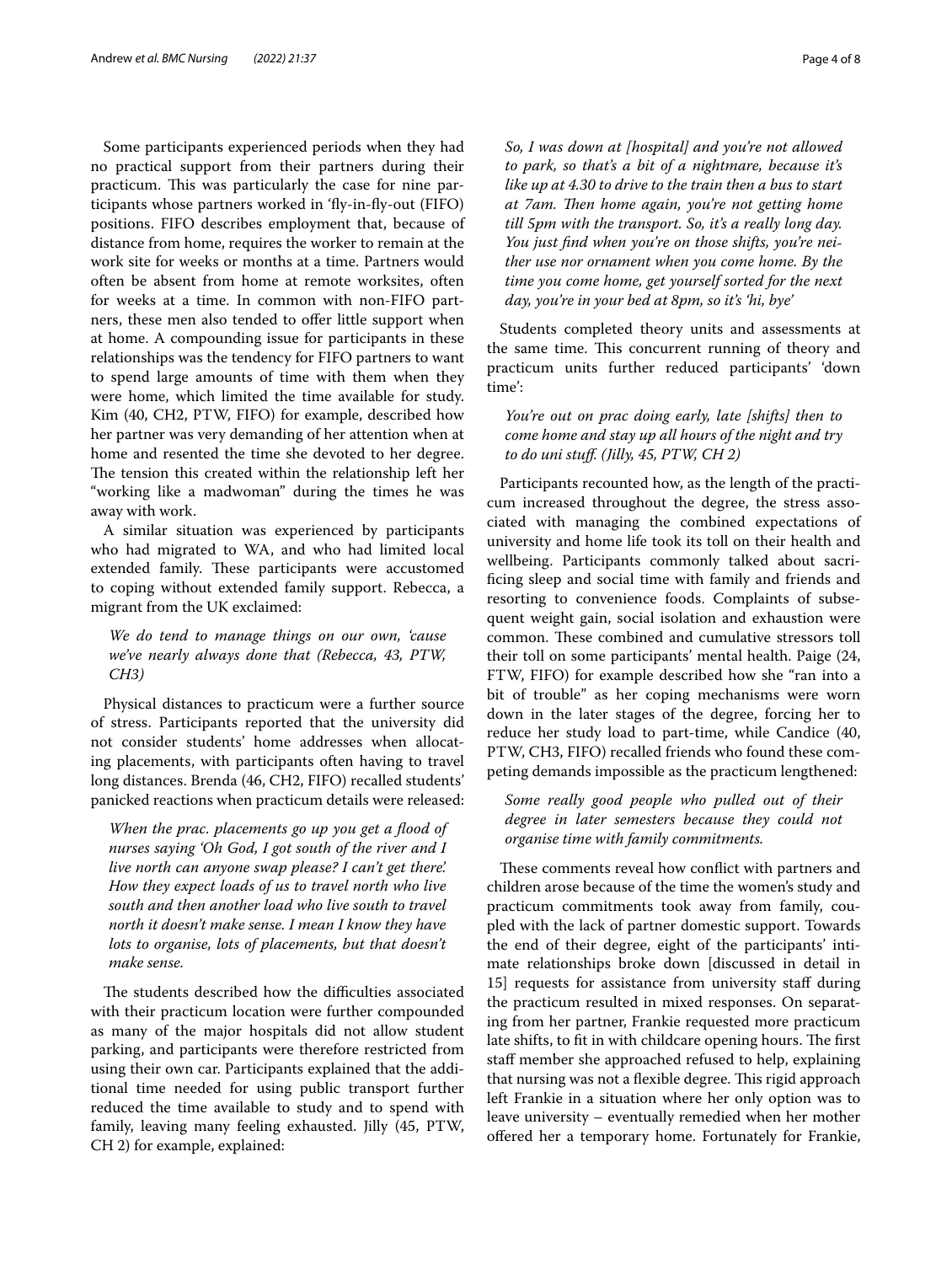in the following semester, a different staff member was more accommodating and worked with her to rearrange the location and times of her practicum.

#### *Practicum poverty*

Around half the participants, especially those with young dependent children, and whose partners worked in lowpaid occupations, indicated that they could not cease paid work or drastically reduce their hours to help them better manage during the practicum. These participants reported using a range of strategies to enable them to complete their practicums.

A common practice of accepting additional paid work before and after practicum weeks helped compensate for the loss of income during the practicum for some participants. A downside of this strategy, however, was that it left even less time available for study; which participants reported led to lower grades than usual in academic assessments. Kylie (20, FTW, FIFO) for example, worked 30 h a week to meet the family mortgage. In the weeks preceding and following the practicum she increased her work to 40 h per week. As she explained, during these periods study became impossible, because she "simply didn't have time for uni". While Kylie explained this had a detrimental impact on her grades, she explained that increasing her work hours had been unavoidable.

In the frst year of the degree, some participants were able to use their annual leave to complete the comparatively short early practicums. In the second and third year however, practicums ran for a total of eight weeks and 10 weeks respectively, making fxed employment contracts difficult to maintain for these participants. One solution was to move to casual contracts, as described by Marla (21, PTW, FIFO):

*The (casual) job that I have now is more supportive and that's also why I went for it, because they are a lot more supportive of uni… Whereas the last work I was at, they wanted me to do certain days, and of course if you're timetable changing every semester it was hard. They weren't too happy about me going on prac.*

However, casual work brought additional problems such as the loss of important employment benefts such as sick pay and annual leave entitlement, which added to financial difficulties and personal fatigue.

Participants who stayed in their original work contracts resorted to other ways to accommodate practicums. This included using unpaid leave entitlements; a solution, however, that caused periods of fnancial stress to the family. For example, Ros (40, PTW, CH 2, FIF0) combined her study leave, long service leave and annual leave entitlements to attend the fnal year practicum. While

this strategy enabled her to complete the practicum component of the course, the resultant loss of free time in this fnal year left her feeling stressed and exhausted.

Participants' reduced income following relationship breakdown exacerbated fnancial stress. Some of the eight women who separated from partners increased their paid work hours to support themselves and their children. While this alleviated some fnancial stress, it also created a further barrier to practicum accessibility. Other participants were able to move in temporarily to their parents' home, and while this home brought fnancial relief, it also meant that some had to travel much further to attend practicums.

## **Discussion**

This study has highlighted the financial and family difficulties that women nursing students with family responsibilities experienced during their practicum. Study fndings also reveal how issues external to the university inter-relate with the structure of the practicum to impact on student stress, wellbeing, academic achievement, fnancial stress and family tension, as well as potentially contributing to attrition. These findings are now interpreted against the backdrop of the changing dynamics of the nursing workforce and the impact of the COVID-19 pandemic on these women's lives and on nurse education.

In 2011 an Australian action research study by Kenny et al. [\[23](#page-8-22)] reported the top reasons for attrition among mature-age nurse students were financial difficulties (25.6%), time constraints (23%) and lack of family support  $(10.3%)$ . The present study reveals the practicum is a period of the nursing degree when these issues are particularly intense for women with family commitments. Nursing studies appear to have largely overlooked external issues as causes of stress, focusing more on factors within the clinical environment, such as unhelpful or unsupportive staff colleagues or supervisors (see  $[24,$  $[24,$  $[24,$ [25\]](#page-8-24)). With most nurse students now mature-age, the study's fndings indicate a shift is required in the focus of research into the practicum experience to factors, that originate outside the university and practicum, as well as the compounding impact of the practicum organisation by the university and practicum healthcare provider.

On commencing their nursing degree, the women in this study took on an increased burden of tasks. The current COVID-19 pandemic has highlighted and exacerbated the impact of the ongoing unequal division in domestic duties in Australian society on women's lifestyles and life choices  $[26]$  $[26]$ . The closure of schools and childcare services during the COVID-19 pandemic has increased the time demands placed on women with children [\[26\]](#page-8-25). It is likely that the increased domestic load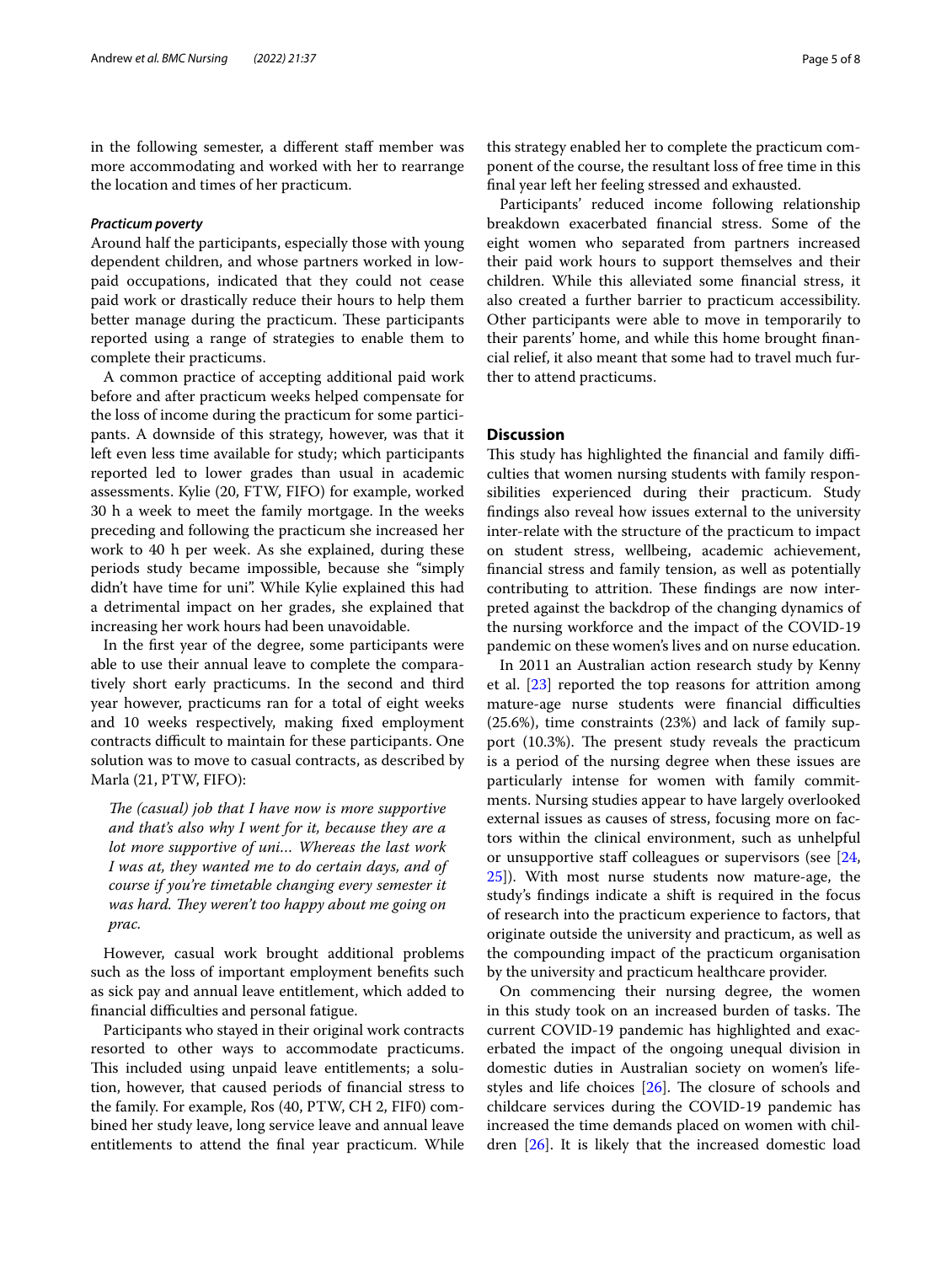experienced by women as a result of the pandemic will exacerbate experiences of practicum stress.

Despite previous calls for timely and explicit communication of practicum information with mature-age nurse students [\[23](#page-8-22), [27](#page-8-26), [28](#page-8-27)] study did not provide evidence of efective communication of practicum-related information. Withholding or delaying information about practicum times and locations, denying student participation in the planning of their own practicum rotation dates, and refusing parking access at hospitals, created structural barriers to participants' successful completion of their practicum, caused signifcant stress, and efectively deprived these women of the opportunity for self-determination in their student and personal lives.

The importance of parental support to women nurse student degree progression has been described in previous research [[23](#page-8-22), [27\]](#page-8-26). Although crucial to some of the women in the present study, other participants did not have parents who lived locally and therefore could not access this form of support. In addition, the impact of partner FIFO work on partner support indicates the need for local understanding of the student situation in curricular planning.

The study also reveals the extent to which the women's academic achievements, wellbeing and family relationships were afected during the practicum. Although all participants in this study completed their course, many reported considering withdrawing themselves, and knew of mature-age women student peers who had withdrawn because of practicum-related stress.

Previous research with mature-age nurse students has highlighted the importance of greater fexibility in degree delivery, such as part-time practicum oferings, and school hour timetabling  $[23]$  $[23]$ . This flexibility, however, depends on practicum availability. With the hospital system already stretched, the COVID-19 pandemic has placed added pressure on practicum availability to the extent that the degree's mandatory practice hours have been adjusted [\[29\]](#page-8-28). In Australia, this has meant a reduction in the minimum clinical practice hours required for graduation, from 800 to 776  $[30]$  $[30]$  $[30]$ . For the foreseeable future, the lack of practicum availability will reduce accessibility and choice. Students may fnd they have to accept a placement further from home, with details changing at the last minute as availability alters. This will particularly afect students with limited capacity available to travel long distances, those who rely on regular income and those who have childcare considerations.

While crucial to degree continuation, the strategies employed by participants to support their income had negative consequences. Rochford et al. (2009) [\[31](#page-8-30)] have reported an inverse relationship between the number of hours in paid work per week and nurse student academic achievement. In the present study, students who increased their paid work hours before and after the practicum to ensure sufficient family income, similarly reported a drop in grades. Other strategies, such as relinquishing permanent positions in favour of casual work that ftted around the dynamic and sometimes unpredictable requirements of the practicum enabled continuation, but left students in a vulnerable situation fnancially, with no guarantee of regular work. Compounding this, the loss of paid sick leave and annual leave left some participants exhausted. In Australia, women are more likely to work in insecure casual positions. The COVID-19 pandemic has heightened the susceptibility of casual workers to being laid-of at short notice without the legal protection or fnancial security offered to people with permanent employment contracts  $[26]$  $[26]$  $[26]$ . These findings demonstrate how women nurse students may currently be exceptionally vulnerable to practicum fnancial stress.

Any loss from the pipeline supplying the graduate nursing workforce through student attrition will add to the pressure on health systems and the needs of its population  $[32]$  $[32]$ . The World Health Organization  $[2]$  has called on governments to provide fnancial levellers to increase enrolments among students who rely on an income during their time at university. At frst glance, recent changes to Australian study fees may go some way to achieve this. From 2021, nursing fees have been reduced by 42% to \$3950 per year [[33\]](#page-8-32). While this may make nursing more attractive to new students, it does not address the immediate day-to-day financial difficulties associated with the practicum. An increase in enrolments may therefore be matched by an increase in attrition. A more sustainable and efective solution could be a means-tested funded practicum, or the option of part-time practicum oferings.

The surge in nurse student applicants reported by Australian universities during the COVID-19 pandemic is also promising [[34](#page-8-33)], but is tempered by two facts; frstly, any increase in enrolments will put more pressure on already limited practicum availably, and secondly, the increase in enrolments is likely to be greater in older applicants. Although an age breakdown of applicants is not available in Australia, a similar increase in UK nursing degree applicants indicates that between 2020 to 2021, the greatest increase in nurse student applicants was in older women (39% increase aged 35 and over, and 45.3% rise aged 25–29-year-old, compared to 26.7% in 18-year-old applicants) [[35\]](#page-8-34). To ensure an equitable university experience for these students, the organisation of the practicum needs to consider the impact of their responsibilities outside the university on their wellbeing, achievement and attrition.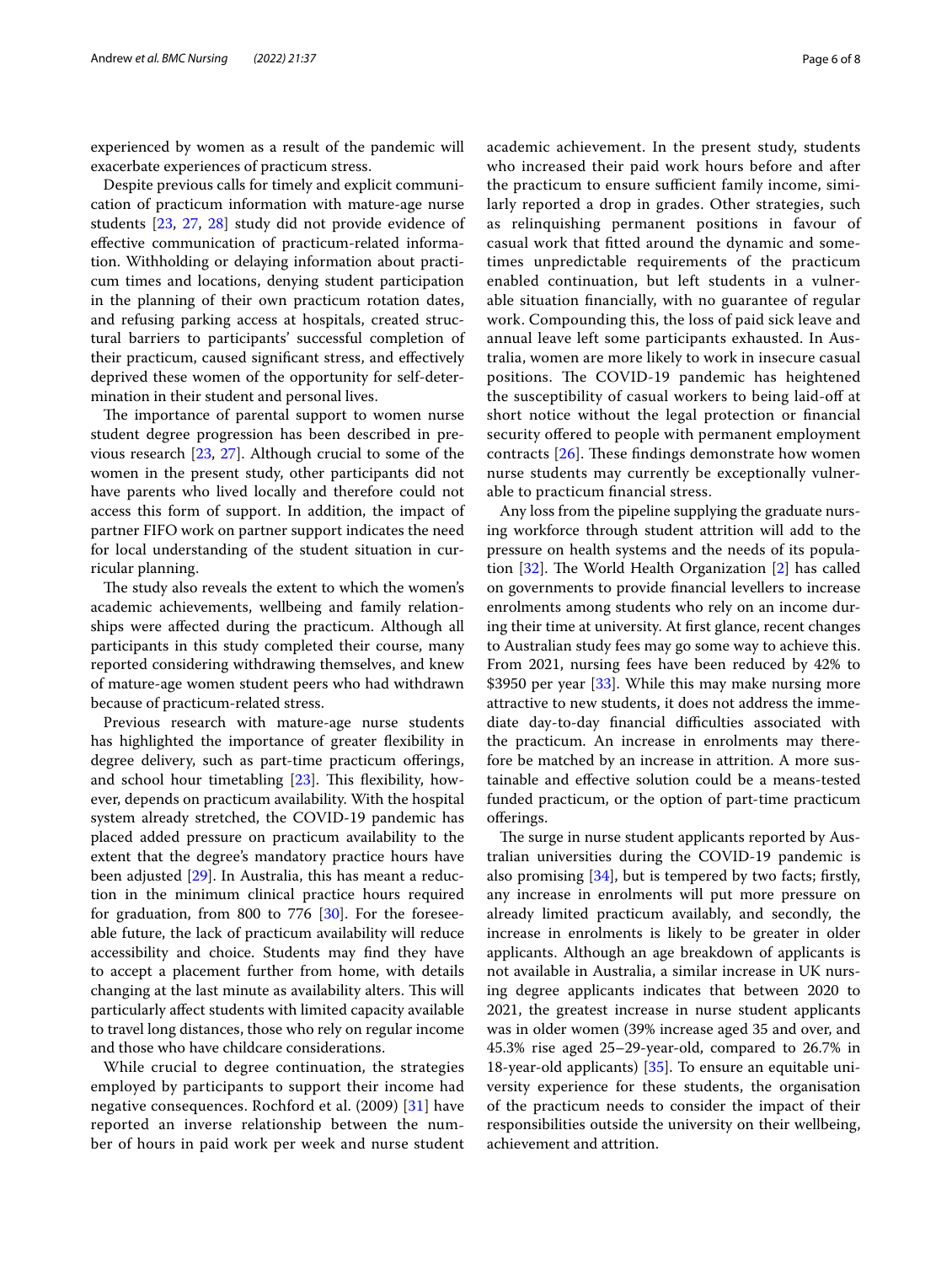Lastly, the study's fndings highlight the impact of practicum stress on student mental health. The bidirectional relationship between student health (with an emphasis on mental health) and stress during the practicum has been previously highlighted in a Taiwanese study carried out pre-COVID-19 [[10](#page-8-9)]. Here, high levels of practicum stress was closely correlated with low health status. This Taiwanese study, however, was carried out with young students (mean age of 19 years), who were unlikely to have family responsibilities that can compound the situations of stress within the practicum environment.

Emerging international research has revealed that during the COVID-19 pandemic, there has been an increase in nurse student anxiety, prompted by uncertainty, changing situations and expectations, increased mortality, fears of personal safety and disruption to the practicum  $[36]$  $[36]$ . The consequences of the pandemic, including employment insecurity and loss of casual work, home schooling and reduced practicum choice and availability may exacerbate the family and fnancial difficulties experienced during the practicum by women nurse students with family responsibilities. These findings reinforce the immediacy of the requirement of nurse education to reconsider the requirements of its growing cohort of older women students and the impact of practicum organisation and communication on their wellbeing. It is also important to note here that this study was limited to an exploration of heterosexual student experiences. The authors acknowledge the importance of research into the unique experiences of  $LGBTQI +$ nursing students.

#### **Conclusions**

The study has identified how the practicum represents a highly stressful aspect of the nursing degree for women students with family responsibilities. Family and fnancial factors originating outside the university are compounded by poorly communicated and unpredictable practicum organisation, to induce a stressful situation of reduced practicum accessibility, increased fnancial insecurity, family tension and threats to wellbeing and academic attainment, and may increase the risk of attrition. The COVID-19 pandemic has highlighted and, in some ways, amplifed these issues, and will continue to do so for the foreseeable future. For countries with an ageing nurse student demographic, there is an immediate need for nurse education and healthcare providers to acknowledge and mitigate the university factors that create this stress and disadvantage these students. Such actions may mitigate future nurse workforce shortages and address issues of student inequity within higher education.

#### **Recommendations**

Recommendations to redress the inequity facing women with family responsibilities during the practicum include:

- Communicate practicum details in a timely manner and avoid the concurrent delivery of theory units and assessments
- Offer a consistent flexible approach with students experiencing family and financial difficulties
- Listen to and work with students who have competing and unavoidable responsibilities outside university, to identify accessible practicum times and locations
- Research student stress, mental health and attrition associated with the practicum in the current and post COVID-19 pandemic environment.
- Consider a means-testing approach to supporting the fnancial needs of nurse students during the practicum

#### **Abbreviations**

FTW: Full-time work; PTW: Part-time work; CH: Dependent children of research participants; FIFO: Fly-in-fy-out work.

#### **Acknowledgements**

Not applicable

#### **Authors' contributions**

LA, JD, LC, and KR made a substantial contribution to the conception and design. LA was responsible for data collection and analysis. LA, JD, LC, and KR contributed to data interpretation. LA drafted and revised the article, LA, JD, LC, and KR approved the fnal version for publication.

#### **Funding**

Not applicable.

#### **Availability of data and material**

Data are in the form of 52 participant interviews. These are confdential and not accessible to the reader. Requests to access the data should be made in writing to lead author LA.

#### **Declarations**

#### **Ethics approval and consent to participate**

Ethics approval was obtained from Edith Cowan University Research Ethics Board, approval no. 9292. All participants signed a written consent form before their interview/s. All methods were performed in accordance with the relevant guidelines and regulations.

#### **Consent for publication**

Not applicable.

#### **Competing interests**

The authors declare no competing interests.

#### **Author details**

<sup>1</sup> Edith Cowan University School of Medical and Health Sciences, 270 Joondalup Drive, Joondalup, WA 6027, Australia. <sup>2</sup>Edith Cowan University School of Arts and Humanities, Joondalup, WA, Australia.